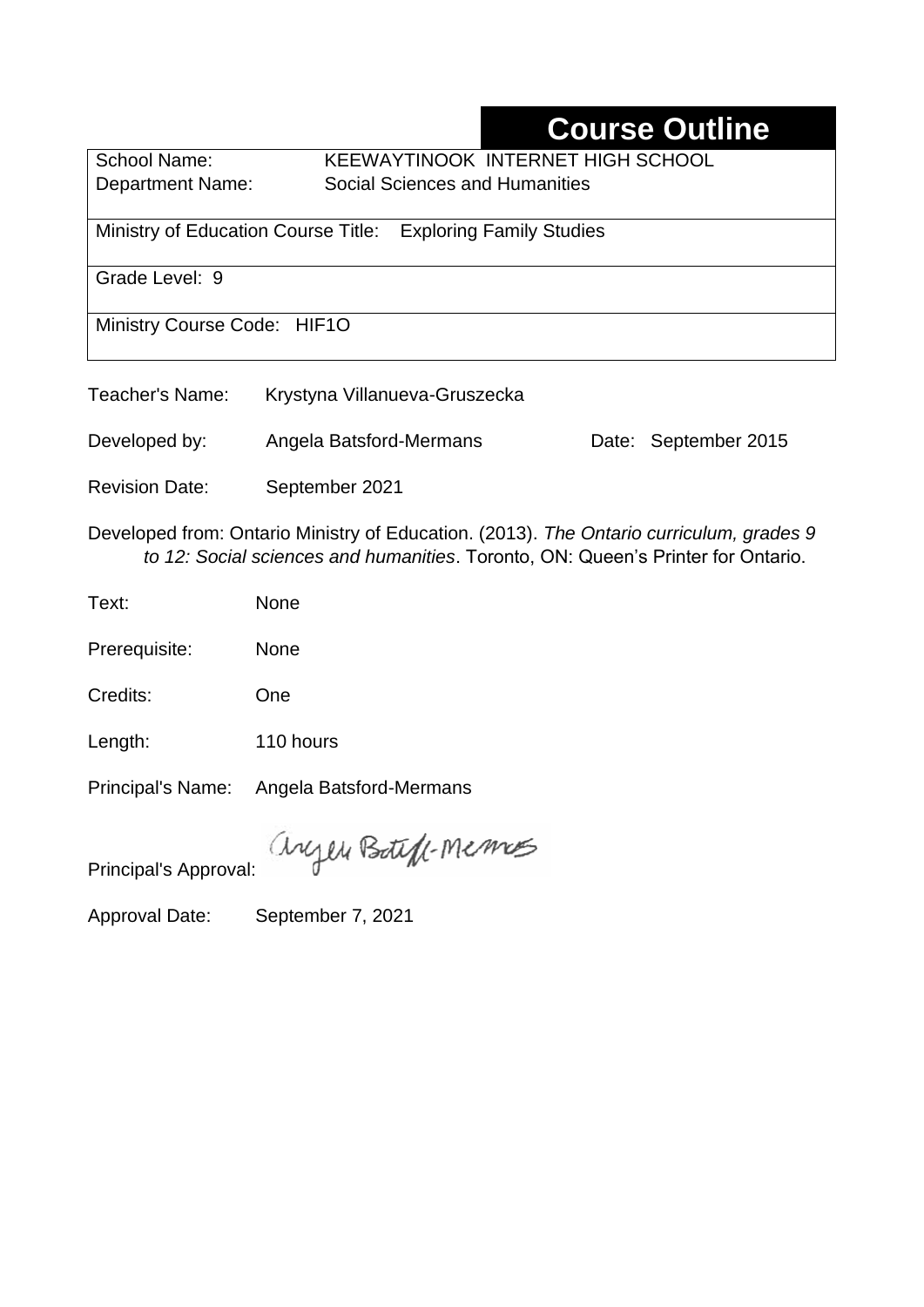# *Course Description/Rationale*

This course explores, within the context of families, some of the fundamental challenges people face: how to meet basic needs, how to relate to others, how to manage resources, and how to become responsible members of society. Students will explore adolescent development and will have opportunities to develop interpersonal, decision-making, and practical skills related to daily life. They will learn about the diverse ways in which families function in Canada and will use research skills as they explore topics related to individual and family needs and resources.

# *Overall Curriculum Expectations*

### **Research and Inquiry Skills**

- Explore topics related to individual and family needs and resources, and formulate questions to guide their research;
- Create research plans, and locate and select information relevant to their chosen topics, using appropriate research and inquiry methods;
- Assess, record, analyse, and synthesize information gathered through research and inquiry;
- Communicate the results of their research and inquiry clearly and effectively, and reflect on and evaluate their research, inquiry, and communication skills.

### **Self and Others**

- Describe important changes that are associated with adolescent development, and explain their influence on the behaviour and needs of young people;
- Demonstrate and understanding of various types of relationships and of skills and strategies for developing and maintaining healthy relationships;
- Describe lifestyles in diverse families and the impact of a range of factors including social and cultural, on these lifestyles.

### **Daily Living Skills**

- Demonstrate the ability to apply decision-making and problem-solving strategies and skills, particularly within a family context;
- Demonstrate and understanding of strategies and skills that can be used to manage resources to meet the needs of the family and its individual members;
- Demonstrate and understanding of practical skills and knowledge needed to safely and effectively perform day-to-day tasks that help meet their needs and those of the family.

### **Exercising Responsibilities**

- Demonstrate an understanding of their responsibilities related to their personal well-being and that of their family, and of how they can maintain their health and well-being;
- Describe the functions and responsibilities of families and the diverse ways in which families fulfill them;
- Describe and demonstrate responsible consumer practices

### *Course Content*

| Unit |                              |              | Length    |
|------|------------------------------|--------------|-----------|
|      | 1. Self and Others           |              | 32 hours  |
|      | 2. Daily Living Skills       |              | 45 hours  |
|      | 3. Exercising Responsibility |              | 33 hours  |
|      |                              | <b>Total</b> | 110 hours |

## *Unit Descriptions*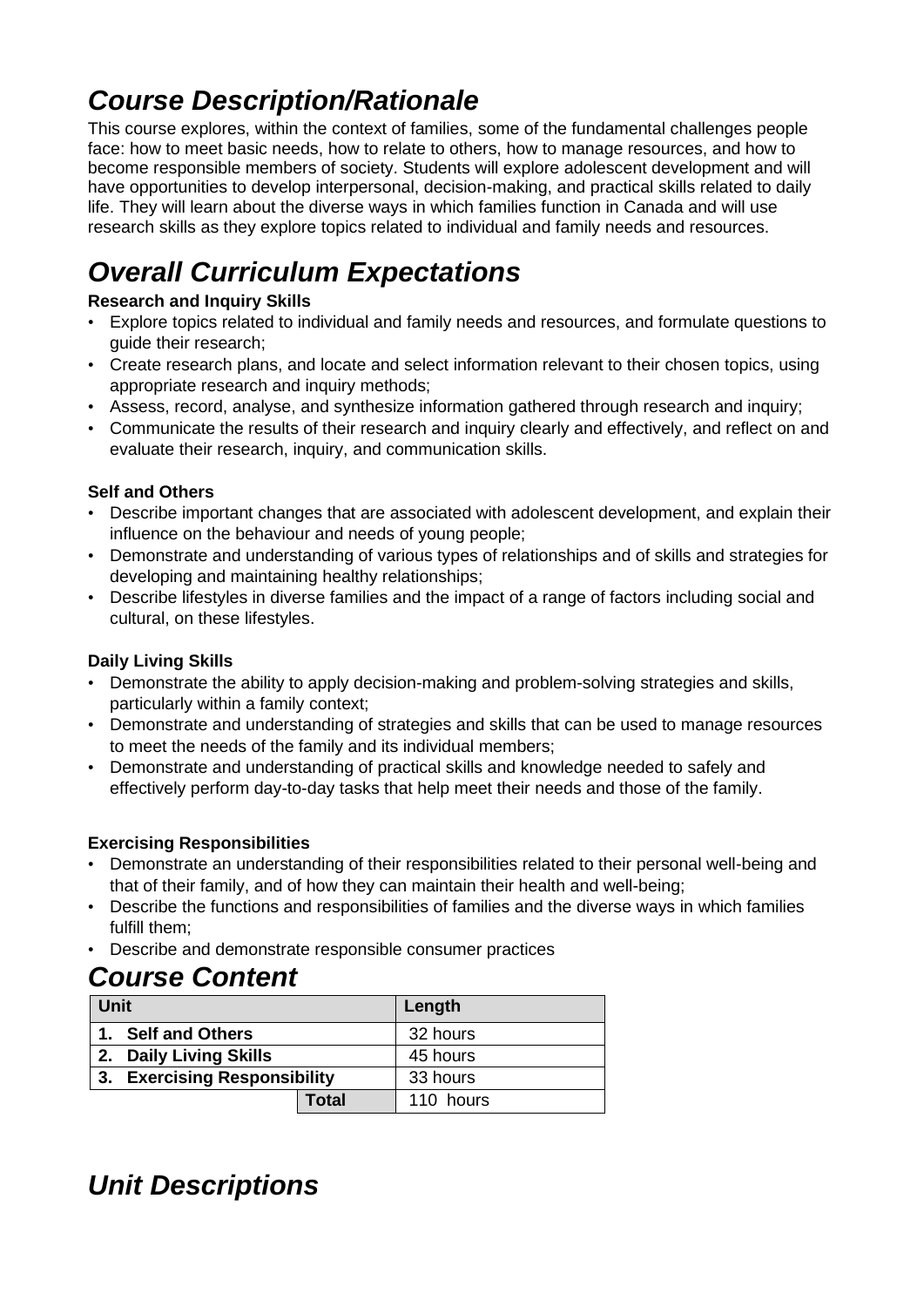#### **Unit 1 – Self and Others**

In this unit, students will learn about adolescents and how they relate to others. They will also explore the lifestyles in diverse families and the impact that various factors, such as cultural or social factors, can have on these lifestyles. Indigenous families and lifestyles are highlighted and centered throughout the unit.

#### **Unit 2 – Daily Living Skills**

In this unit, students are moving on to explore the skills that an individual would need to meet the daily needs of a family. Students will begin by developing strategies related to decision making and problem-solving. Next, students will explore strategies for managing resources and apply these skills to managing daily schedules, purchasing food at community stores and in larger towns or cities, and budgeting money. At the end of the unit, students will apply practical skills related to daily living, such as maintaining a clean and safe home, to their personal lives. This practical learning highlights local and Indigenous issues such as food availability, familial responsibilities, and community needs.

#### **Unit 3 – Exercising Responsibility**

In this unit, students will be exploring responsibility as an individual, within a family, as part of their communities, and as consumers. Students will develop strategies to maintain their health and wellbeing, as well as learn about their responsibility as an individual in a family taking into consideration the many styles of families such as multi-generational families, adoptive families, and single parent families. They will also reflect on the functions of a family and how families fulfill these responsibilities. Lastly, students will develop strategies for making responsible purchases and decisions, and apply these strategies, such as comparison shopping, checking warranties, and household purchases. Strategies and situations center experiences that students often have in the north such as managing high food costs, multi-generational living situations, and community living.

# *Teaching/Learning Strategies*

This course is organized into an eight-week series of lessons and activities that are presented to students in remote northern communities via the internet. The eighth week is used for course consolidation, review, and the final examination. Teacher and students communicate over the internet through timely activity feedback, emails, messages, video and audio calls. Mentors in the classrooms assume the role of liaison between the teacher and student while also supporting a holistic approach to motivate, engage and support each individual student.

A variety of strategies will be used in the online delivery of this course. Some instructional strategies include:

- Direct instruction (online lecture);
- Graphic organizers and mindmaps;
- Audio recordings (to listen and create);
- Discussion via forums;
- Cooperative learning;
- Guided-learning;
- Case studies;
- Independent research.

Learning goals will be discussed at the beginning of each assignment and success criteria will be provided to students. The success criteria are used to develop the assessment tools in this course, including rubrics and checklists.

## *Evaluation*

The final grade will be determined as follows (Ontario Ministry of Education, 2010):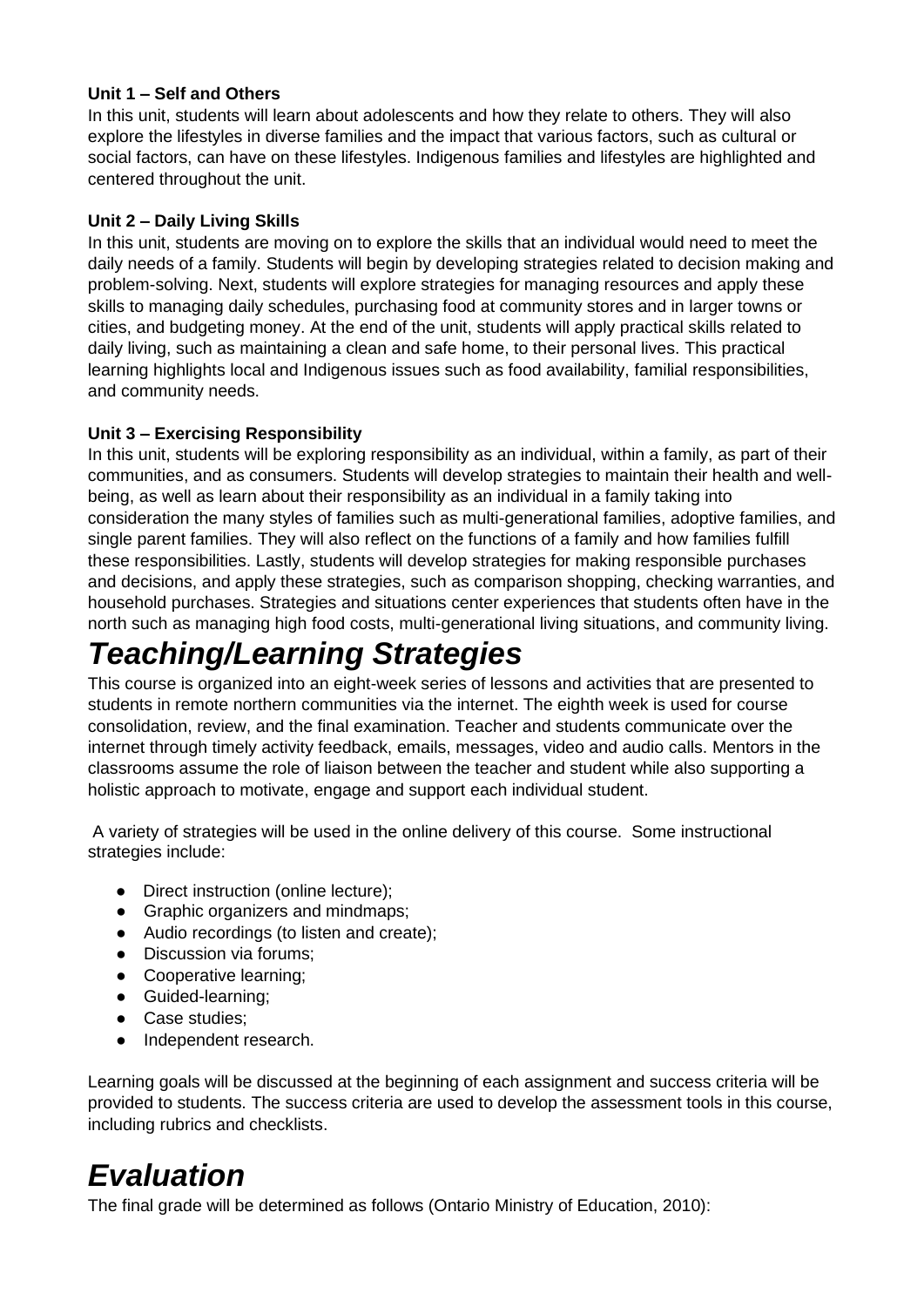- Seventy per cent of the grade will be based on evaluation conducted throughout the course. This portion of the grade should reflect the student's most consistent level of achievement throughout the course, although special consideration should be given to more recent evidence of achievement.
- Thirty per cent of the grade will be based on a final evaluation administered at or towards the end of the course. This evaluation will be based on evidence from one or a combination of the following: an examination, a performance, an essay, and/or another method of evaluation suitable to the course content. The final evaluation allows the student an opportunity to demonstrate comprehensive achievement of the overall expectations for the course (p. 41).

Ontario Ministry of Education. (2010). *Growing success: Assessment, evaluation and reporting in Ontario schools*. Toronto ON: Queen's Printer for Ontario.

| Type of            | <b>Category</b>                                                       | <b>Details</b>                                                                           | Weigh          |
|--------------------|-----------------------------------------------------------------------|------------------------------------------------------------------------------------------|----------------|
| <b>Assessment</b>  |                                                                       |                                                                                          | ting           |
|                    |                                                                       |                                                                                          | (%)            |
| <b>Term Work</b>   | Knowledge/                                                            | Organize and follow a daily schedule                                                     | 13             |
| (70%)              | Understanding                                                         | Learn about healthy personal traits and skills                                           |                |
|                    |                                                                       | such as growth mindset                                                                   |                |
|                    |                                                                       | Learn about verbal and nonverbal forms of<br>communication                               |                |
|                    |                                                                       | Identify the characteristics of growth and                                               |                |
|                    |                                                                       | development in adolescence and explain their                                             |                |
|                    |                                                                       | influence on behaviour and needs of                                                      |                |
|                    |                                                                       | adolescents                                                                              |                |
|                    |                                                                       | Learn about different types of families and                                              |                |
|                    |                                                                       | various family functions                                                                 |                |
|                    |                                                                       | Learn about practical life skills such as financial                                      |                |
|                    |                                                                       | literacy                                                                                 |                |
| Thinking           |                                                                       | Reflect and make connections about concepts                                              | 19             |
|                    |                                                                       | listed above                                                                             |                |
| Set personal goals |                                                                       |                                                                                          |                |
|                    | Communication<br>Literacy skills (ability to communicate effectively) |                                                                                          | 19             |
|                    |                                                                       | Create a community resource pamphlet                                                     |                |
|                    | Application                                                           | Prepare a meal plan with a budget for a family<br>Demonstrate conflict resolution skills | 19             |
|                    |                                                                       | Use the internet to conduct research                                                     |                |
|                    |                                                                       | Create an advertisement for a particular produce                                         |                |
| Final              | Culminating                                                           | Knowledge/Understanding                                                                  | 3              |
| Evaluation         | Activity                                                              | Thinking                                                                                 | $\overline{4}$ |
| (30%)              | (15%)                                                                 | Communication                                                                            | $\overline{4}$ |
|                    |                                                                       | Application                                                                              | $\overline{4}$ |
|                    | Exam                                                                  | Knowledge/Understanding                                                                  | 3              |
|                    | (15%)                                                                 | Thinking                                                                                 | $\overline{4}$ |
|                    |                                                                       | Communication                                                                            | $\overline{4}$ |
|                    |                                                                       | Application                                                                              | $\overline{4}$ |
|                    |                                                                       | <b>TOTAL</b>                                                                             | 100            |
|                    |                                                                       |                                                                                          |                |

### *Assessment/Evaluation Strategies*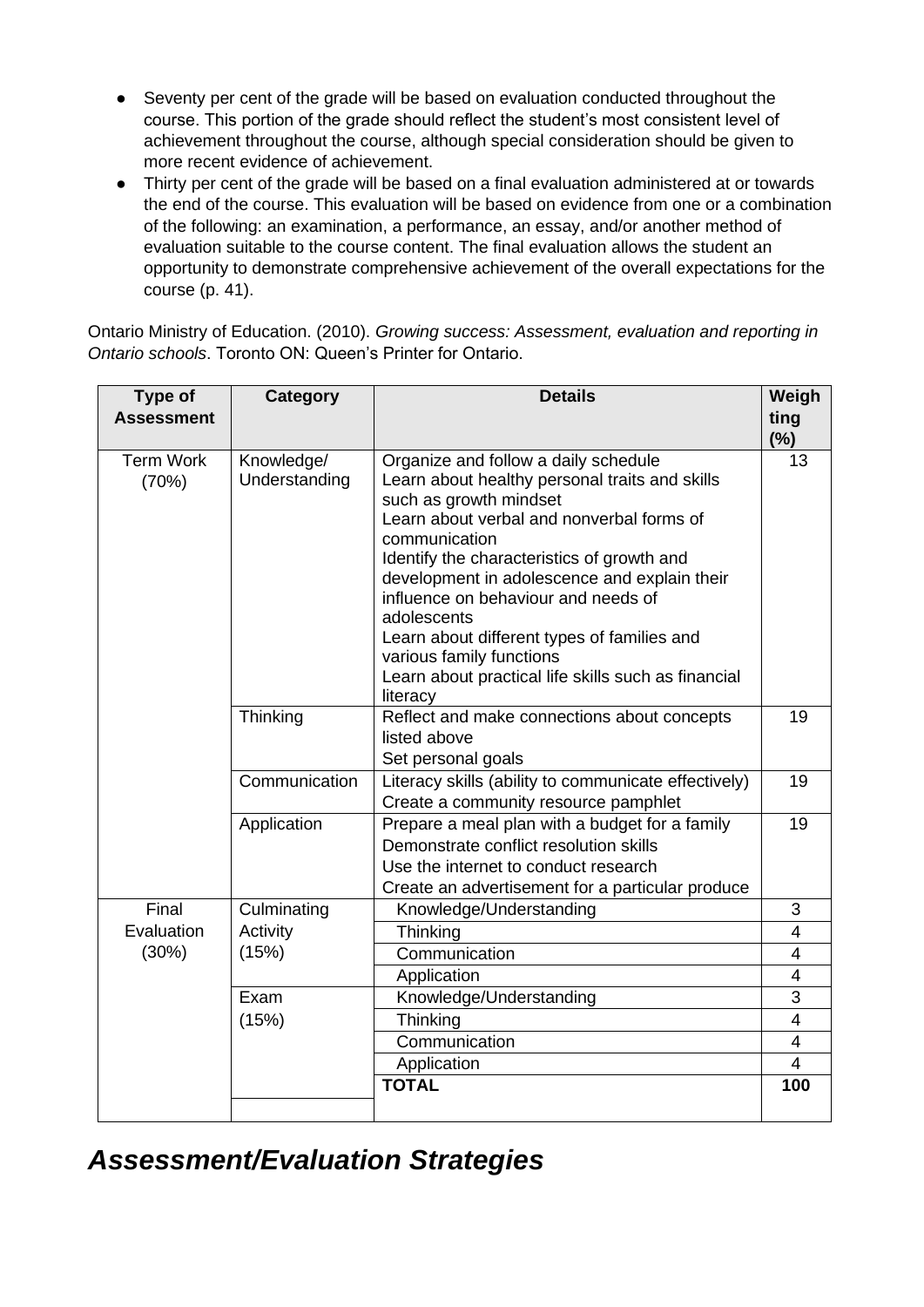A variety of assessment and evaluation methods, strategies and tools are required as appropriate to the expectation being assessed. These include diagnostic, formative, and summative within the course and within each unit.

Assessment *for* learning and assessment *as* learning is obtained through a variety of means, including the following:

- Ongoing descriptive feedback (e.g., descriptive feedback on students' online submissions and opinion essay);
- Self-assessment (e.g., weekly self-assessment of learning through checklists);
- Peer assessment (e.g. peer feedback on plans, budgets, and goals);
- Mentor observations;
- Formative student products (e.g., opinion essay, research project);
- Conversations with students on a regular basis to obtain observations, ask questions, and clarify understanding (both synchronous and asynchronous)

Evidence of student achievement (assessment *of* learning) is collected from various sources, including the following:

- Ongoing observation of most consistent work, with consideration given to most recent work
- Conversations with students
- Summative student products (summative unit activities, culminating activity, and exam)

The Ministry of Education's 2010 document, *Growing Success*, outlines the seven fundamental principles that guide best practice in the assessment and evaluation of students. KiHS teachers use practices that:

- are fair, transparent, and equitable for all students;
- support all students, including those with special education needs, those who are learning the language of instruction (English or French), and those who are First Nation, Métis, or Inuit;
- are carefully planned to relate to the curriculum expectations and learning goals and, as much as possible, to the interests, learning styles and preferences, needs, and experiences of all students;
- are communicated clearly to students and parents at the beginning of the course and at other points throughout the school year or course;
- are ongoing, varied in nature, and administered over a period of time to provide multiple opportunities for students to demonstrate the full range of their learning;
- provide ongoing descriptive feedback that is clear, specific, meaningful, and timely to support improved learning and achievement;
- develop students' self-assessment skills to enable them to assess their own learning, set specific goals, and plan next steps for their learning (p.6).

### *Resources*

BC Hydro. (n.d.). *21 tips: No-cost ways to save electricity.* Retrieved September 30, 2020, [https://www.bchydro.com/powersmart/residential/savings-and-rebates/everyday-electricity](https://www.bchydro.com/powersmart/residential/savings-and-rebates/everyday-electricity-saving-tips.html?WT.mc_id=rd_21tips)[saving-tips.html?WT.mc\\_id=rd\\_21tips](https://www.bchydro.com/powersmart/residential/savings-and-rebates/everyday-electricity-saving-tips.html?WT.mc_id=rd_21tips)

Canadian Safety Council. (n.d.). Retrieved on September 30, 2020, <https://canadasafetycouncil.org/home>

Consumer Reports. (n.d.). [http://www.consumerreports.org](http://www.consumerreports.org/)

Energy Star. (2020, April). *About energy star.* 

[https://www.energystar.gov/sites/default/files/asset/document/2020\\_EPA\\_ES\\_Factsheet\\_Ab](https://www.energystar.gov/sites/default/files/asset/document/2020_EPA_ES_Factsheet_About_EnergyStar_v3_For508.pdf) [out\\_EnergyStar\\_v3\\_For508.pdf](https://www.energystar.gov/sites/default/files/asset/document/2020_EPA_ES_Factsheet_About_EnergyStar_v3_For508.pdf)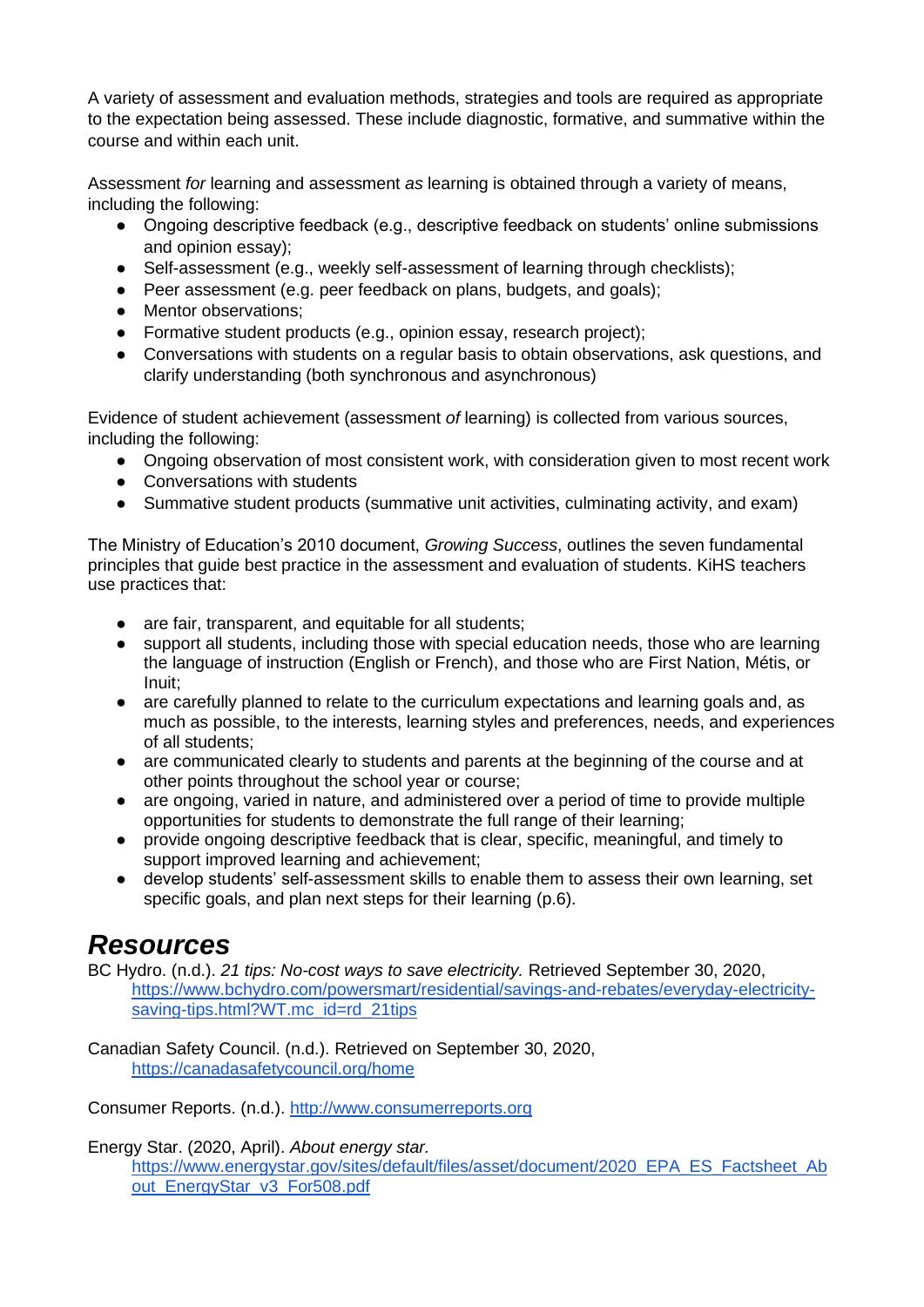- Government of Canada. (2020, February 24). *Food safety for First Nations and Inuit.* Retrieved on September 30, 2020,<https://www.sac-isc.gc.ca/eng/1582558762803/1582558817038>
- Government of Canada. (2020, March 17). *Canada's food guide.* Retrieved on September 30, 2020,<https://food-guide.canada.ca/en/>
- Green Child Magazine. (2020, August 16). *10 ways to reduce e-waste.* <https://www.greenchildmagazine.com/reduce-ewaste/>
- Health Canada. (2012, March 21). *Food safety at home – Info for First Nations* [Video]. YouTube. [https://www.youtube.com/watch?v=l5ckZytDpKE&feature=emb\\_title](https://www.youtube.com/watch?v=l5ckZytDpKE&feature=emb_title)
- Health Canada. (2019). *Canada's dietary guidelines for health professionals and policy makers.*  <https://food-guide.canada.ca/static/assets/pdf/CDG-EN-2018.pdf>
- Health Canada. (2020, September 19). *Health Canada*. Retrieved on September 20, 2020, <https://www.canada.ca/en/health-canada.html>
- Koostachin, K. Fort Severn First Nation. Treaty 9. Lives in Thunder Bay. Oral teaching. Personal communication. October, 2018.
- Natural Resources Canada. (2020). *The EnerGuide label.* Retrieved on September 30, 2020 <https://www.nrcan.gc.ca/energy-efficiency/energuide-canada/energuide-label/13609>
- OFSHEEA. (n.d.). *Ontario Family Studies Home Economics Educators' Association*. <https://ofsheea.education/>
- Ontario Ministry of Children and Youth Services. (2017). *Everyone together: A community approach for supporting First Nations students nutrition programs.* Toronto, ON: Queen's Printer for Ontario.
- Ontario Ministry of Education. (n.d.). Indigenous education strategy. Retrieved from http://www.edu.gov.on.ca/eng/aboriginal/
- Ontario Ministry of Children and Youth Services. (2017). *Everyone together: First Nations student nutrition programs – Quick reference guide.* Toronto, ON: Queen's Printer for Ontario.
- Ontario Ministry of Education. (2010). *Growing success: Assessment, evaluation and reporting in Ontario schools.* Toronto, ON: Queen's Printer for Ontario.
- Ontario Ministry of Education. (2013). *The Ontario curriculum, grades 9 to 12, Social sciences and humanities.* Toronto, ON: Queen's Printer for Ontario.
- Ontario Ministry of Education. (2016). *Ontario Schools, Kindergarten to Grade 12: Policy and Program Requirements.* <http://edu.gov.on.ca/eng/document/policy/os/index.html>
- OSSTF. (n.d) *Managing Conflict*. Toronto: OSSTF.
- Partnership for Food Safety Education. (n.d.).Retrieved on September 20, 2020, <http://www.fightbac.org/>
- Shoonmaker, B.F. (1996). *Growing up caring: Exploring values & decision making.* McGraw-Hill Companies.
- Statistics Canada. (2015, November 20). *Aboriginal statistics at a glance.* Retrieved on September 20, 2020<https://www150.statcan.gc.ca/n1/pub/89-645-x/2010001/family-famille-eng.htm>